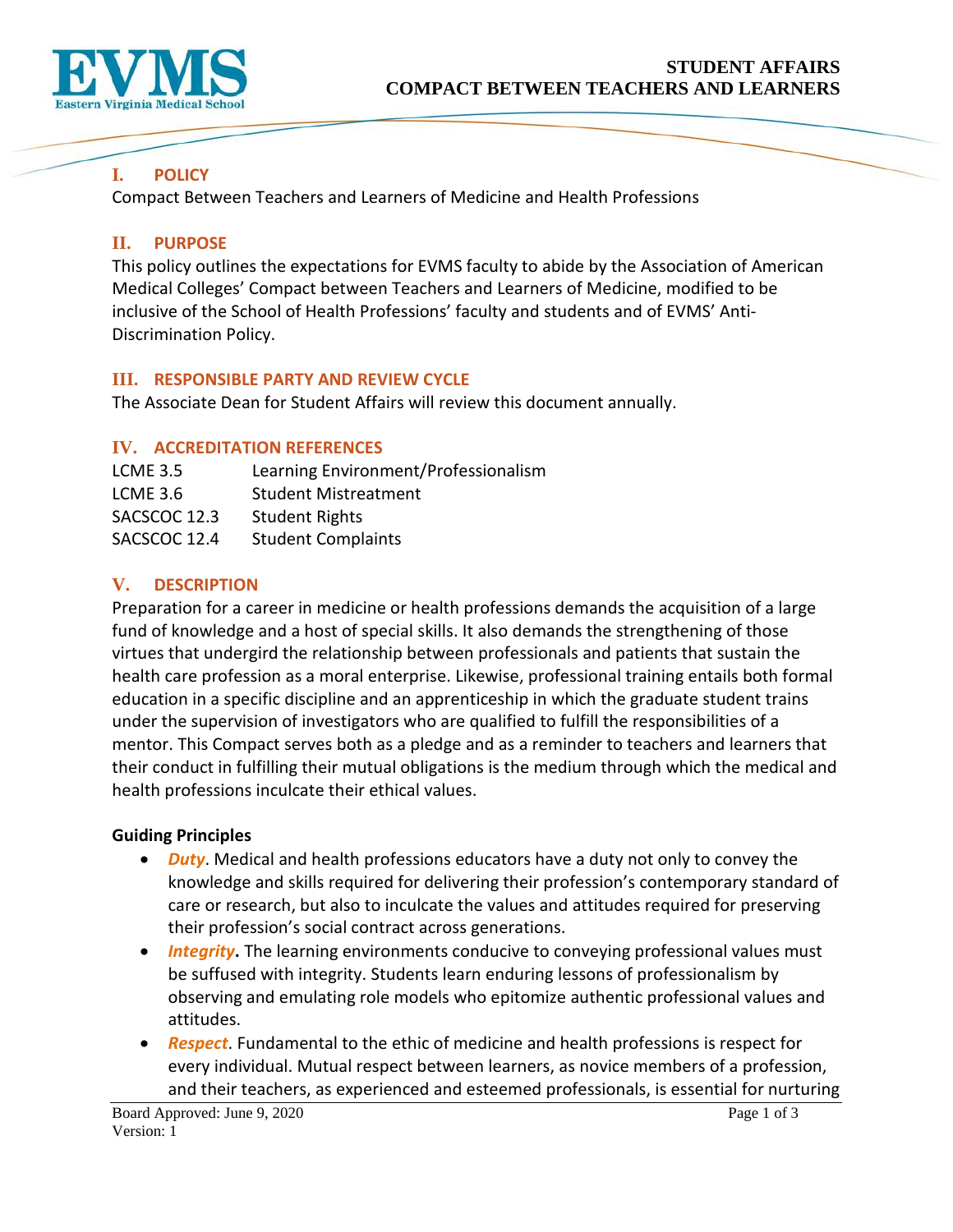

that ethic. Given the inherently hierarchical nature of the teacher–learner relationship, teachers have a special obligation to ensure that students and residents/fellows are always treated respectfully.

#### **Commitments of Faculty**

- We pledge our utmost effort to ensure that all components of the educational program for students and residents/fellows are of high quality.
- As mentors for our student and resident/fellow colleagues, we maintain high professional standards in all of our interactions with patients, colleagues, and staff.
- We respect all students and residents/fellows as individuals, without regard to race, color, sex (including sexual orientation, gender identity/transgender status, and pregnancy or parental status), national origin, religion, age, disability, veteran status, genetic information, opposition to unlawful discrimination (i.e. retaliation), or any other protected basis as set forth in federal or state law and/or EVMS policy; we will not tolerate anyone who manifests disrespect or who expresses biased attitudes towards any student or resident/fellow.
- We pledge to uphold the duty hour requirements for students and residents/fellows as stipulated in the applicable accreditation standards.
- In nurturing both the intellectual and the personal development of students and residents/fellows, we celebrate expressions of professional attitudes and behaviors, as well as achievement of academic excellence.
- We do not tolerate any abuse or exploitation of students or residents/fellows.
- We encourage any student or resident/fellow who experiences mistreatment or who witnesses unprofessional behavior to report the facts immediately to appropriate faculty or staff; we treat all such reports as confidential and do not tolerate reprisals or retaliations of any kind.

#### **Commitments of Students and Residents/Fellows**

- We pledge our utmost effort to acquire the knowledge, skills, attitudes, competencies, and behaviors required to fulfill all educational objectives established by the faculty.
- We cherish the professional virtues of honesty, compassion, integrity, fidelity, and dependability.
- We pledge to respect all faculty members, and all students and residents/fellows as individuals, without regard to race, color, sex (including sexual orientation, gender identity/transgender status, and pregnancy or parental status), national origin, religion, age, disability, veteran status, genetic information, opposition to unlawful discrimination (i.e. retaliation), or any other protected basis as set forth in federal or state law and/or EVMS policy.